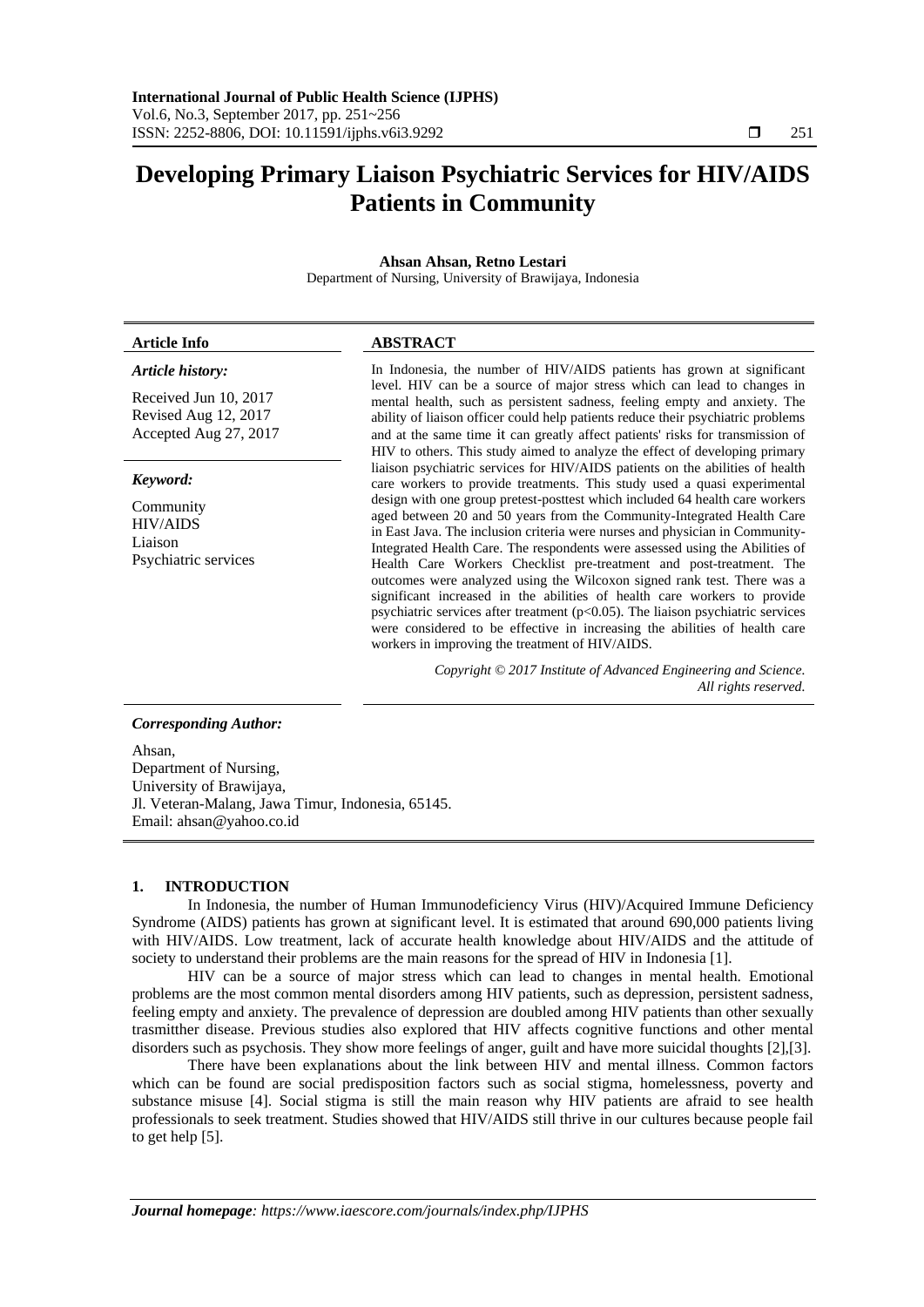The ability of liaison officer in primary care could help patients reduce their psychiatric problems and at the same time can greatly affect patients' risks for transmission of HIV to others. In general, patients consult to health care workers in primary care planned to explain their feelings. However, commonly health care workers focus primarily on the physical symptoms and patients may express their distress indirectly. It happened as patients have difficulties to express directly. Therefore, building a good relationship between health professionals and patients is very important [6].

Liaison psychiatry services in primary care bridge the gap between mental and physical health. It was developed to provide a range of patient care, such as assessments, evaluation, outpatient consultations etc. The benefit of developing liaison psychiatric services is a collaborative effort between health professionals, patients and all system to work together to support mental health condition among HIV/AIDS patients [7].

Collaborative program facilitates mental health intervention to patients by managing HIV cases in collaboration with health professionals (physicians and nurses), and proved to be effective for the management of mental health issues in primary care [8]. In addition, primary liaison psychiatric services reduced mental illness up to 3 months, as well as increasing satisfaction and adherence to medication up to 12 months, particularly among depressed patients [9].

Therefore, this study aimed to analyze the effect of developing primary liaison psychiatric services for HIV/AIDS patients on the abilities of health care workers to provide treatments, both physical and mental health condition.

# **2. RESEARCH METHOD**

The conceptual framework of this study explained in details in Figure 1. Liaison psychiatric services which based in primary care provided consultation, education, supervision, support and research. During consultation session, health care workers delivered mental health intervention as well as physical health [9]. Liaison services used a collaborative care, whereby all health professionals work together with nurses and doctors to discussed HIV cases.



Figure 1. The conceptual framework of liaison psychiatric services in primary care

This pilot study used a quasi experimental design with one group pretest-posttest to analyze the effect of developing primary liaison psychiatric services for HIV/AIDS patients on the abilities of health care workers to provide treatments among 64 health care workers in a Community-Integrated Health Care in East Java. To minimize the confounding factors, the researchers restricted respondents into several inclusion criteria: [1] nurses and physician in Community-Integrated Health Care, [2] have never had the program of liaison psychiatric services, [3] willing and able to participate in all sessions and [4] minimum of 3 years experience of handling HIV patients.

Purposive sampling used for recruiting respondents which consists of 6 physicians and 58 nurses from three community-integrated health center (Puskesmas) in East Java. The researchers asked health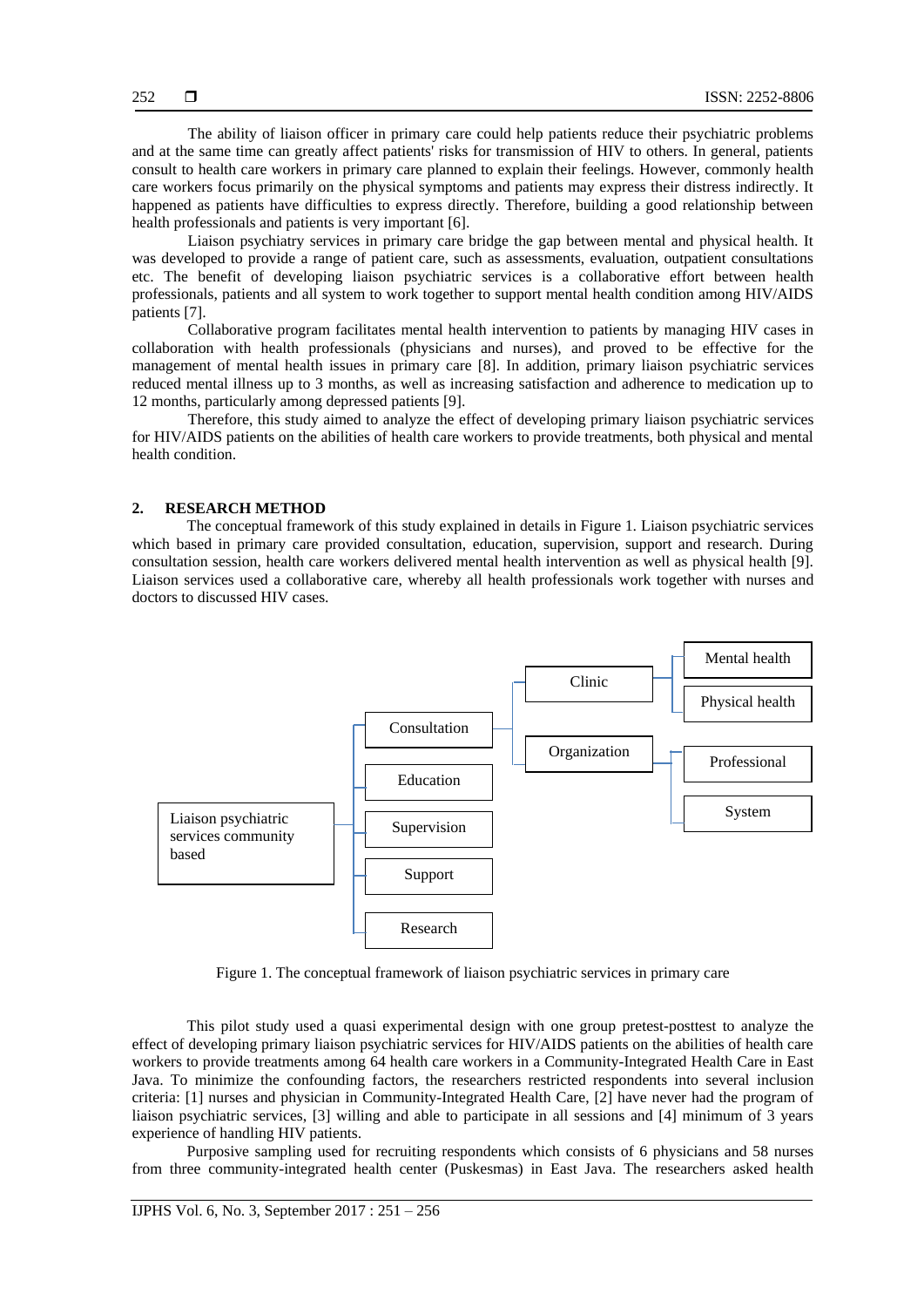professionals whether they agreed to participate in the study. Consent was signed by health professionals after each respondents had explanations about the study purpose.

Consent was signed after each participant had explanations about the study purpose. Ethical approval was gained from the Health Research Ethics Community, Faculty of Public Health Airlangga University, April 2016 (No: 153-KPK). Written approval from the site was also obtained. The respondents were assessed using instrument the Abilities of Health Care Workers Checklist pre-treatment and posttreatment. Scale used in the research was the confidence scale that the reliability coefficient alpha (α) =  $0.9$ so it can be said that the item is quite valid and reliable.

Data were collected between November 2016-March, 2017. This program was held in communityintegrated health center (Puskesmas) which was located in East Java. There were four sessions of training which was scheduled twice in a month, as explained below:

- a. First session: Assessing mental health problems among HIV patients. In this session, the respondents were trained to identify both physical and mental health issues that commonly happened as consequences of diagnosed with HIV. Also, they had opportunities to express any difficulties related to mental health assessment.
- b. Second session: Caring for HIV patients. In this session, respondents were trained to care for HIV patients, which includes physical and mental health care
- c. Third session: Providing several relaxation therapies during consultation. In this session, there were several psychosocial interventions to reduce mental health issues in HIV patients.
- d. Fourth session: Patient and families management. In this session, respondents practiced to explore the burden of treatment in HIV patients.

During the program of liaison psychiatric services, both physician and nurses worked together to collaborate in the treatment. All health care workers have experienced in handling HIV patients before and knew about the characteristics patients. Therefore, matching this process could increase the program outcomes. Collaborative screening in a team can further increase the outcomes of HIV intervention. Collaborative working requires health professionals to support improvements in both the mental and physical health of the people they work with [10]. To enhance the delivery of health care, a multidisciplinary community team has to develop the program of liaison psychiatric services in primary care.

In data analysis, mean and standard deviation was obtained using SPSS version 20. Wilcoxon Signed Ranks Test was used to find if any significant difference of the abilities of health professionals between the pre and post training score.

# **3. RESULTS**

# **3.1. Characteristics of respondents**

The Table 1 is based on the age of the respondents. The majority of respondents were aged over 30 years as many as 35 (54.7%) people. Based on age, female respondents as many as 49 (76.6%) people, while a minority of respondents were male as many as 15 (23.4%) people. As many as 60.9% respondents reported length of work was more than 5 years.

| Table 1. Characteristics of Respondents |    |               |
|-----------------------------------------|----|---------------|
| Characteristics                         | n  | $\frac{0}{0}$ |
| Age (years)                             |    |               |
| $20 - 30$                               | 29 | 45.3          |
| $31 - 50$                               | 35 | 54.7          |
| Gender                                  |    |               |
| Female                                  | 49 | 76.6          |
| Male                                    | 15 | 23.4          |
| Length of work                          |    |               |
| $<$ 5 years                             | 25 | 39.1          |
| $> 5$ years                             | 39 | 60.9          |
| Total                                   | 64 | 100           |

#### **3.2. Bivariate analysis**

The study aimed to analyze the effect of primary liaison psychiatric services for HIV/AIDS patients on the abilities of health care workers to provide treatments. The instrument was scored by the researchers. The results of the pre and post training of primary liaison psychiatric services for HIV/AIDS patients on the abilities of health care workers to provide treatments scores are shown in Table 2.

*Developing Primary Liaison Psychiatric Services for HIV/AIDS Patients in Community (Ahsan)*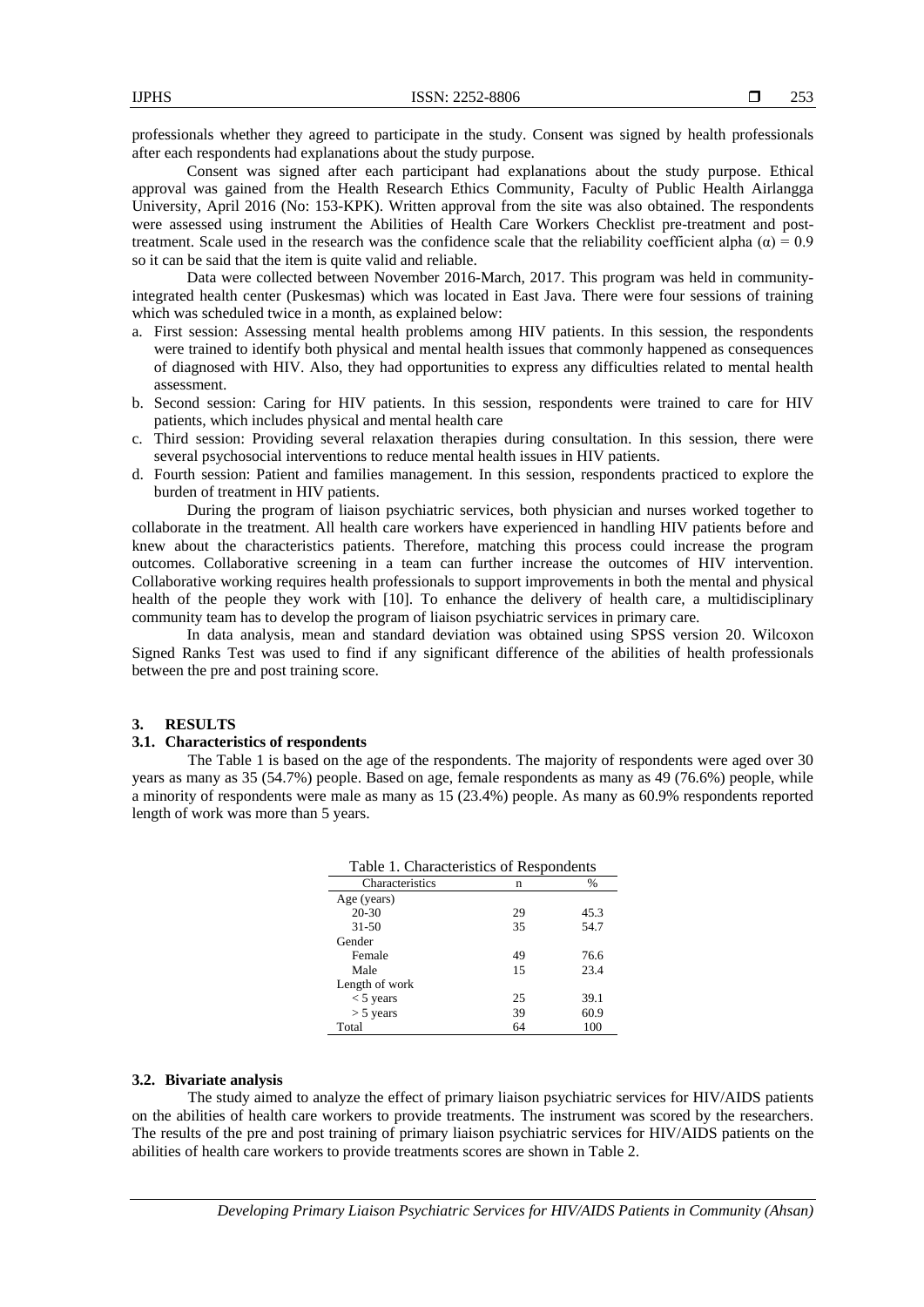| The abilities of health care workers | n  | $Mean + SD$       |
|--------------------------------------|----|-------------------|
| Cognitive abilities                  | 64 |                   |
| Pretest                              |    | $62.56 + 6.842$   |
| <b>Posttest</b>                      |    | $76.25 \pm 4.730$ |
| Affective abilities                  |    |                   |
| Pretest                              |    | 63.86+4.173       |
| <b>Posttest</b>                      |    | 78.64+4.591       |
| Psychomotor abilities                |    |                   |
| Pretest                              |    | $59.59 + 5.298$   |
| <b>Posttest</b>                      |    | $76.12 + 4.685$   |

Table 2. Pretest and Posttest Scores of the Abilities of Health Care Workers

Wilcoxon Signed Ranks Test showed significant value of  $\langle 0.05 \rangle$  (p=0.000). It can be concluded that there is significance difference between pretest and posttest score after training of primary liaison psychiatric services for HIV/AIDS patients on the abilities of health care workers to provide treatments.

# **4. DISCUSSION**

Primary care serves as the cornerstone to build connection between mental and physical health. The collaborative care can provide support to HIV patients with co-morbid physical and mental health problems in primary care, also effective for treatment of depression along with HIV disease [10]. About 60.5% HIV patients had depression, 21.5% had psychosis and 7.1% AIDS related dementia. Mental health issues in HIV patients have a major effect on the adherence to treatment and prognosis of the HIV [11].

Psychosocial intervention delivers to provide comprehensive treatment for HIV/AIDS patients. Psychosocial therapy can help HIV patients to accept their conditions, improve coping mechanisms and ability to cooperate with health care team [12]. Diagnosed with a chronic and stigmatizing disease also influence patients' psychological well-being. They need to have a positive coping strategies, adequate social supports and people to share their feelings [13]. In this study, health care workers were prepared as health agents to improve their abilities to provide treatments including mental health status.

Previous studies showed the effectiveness of developing liaison psychiatric services in primary care that there were 91.2% of physician stated positive effects for primary care management when giving support and 58.9% noted positive effects for patient outcomes [14]. Liaison in primary care is a specific strategy to provide mental health care to HIV patients in the primary care setting. Liaison psychiatric activities also advanced the system in primary care which includes coordination, communication and integration of services. The role of the health care team is important for the integration of HIV care in the community through coordinated care incorporating all health domains [15]. Furthermore, there were consistent benefits of integration from the health care workers' perspective that it strengthen organizational system and their staff relationships, collaborative teamwork and motivational to manage the cases. Both physician and nurses work carefully to assess HIV patients and integrate the care service [16].

Consultation liaison in primary care is a health care delivery model in community which combined both physical and mental health care. This liaison services include providing health education, assisting in problem solving and other strategies to improve mental health status. Previous study showed that liaison care services enhance mental health status for about three months; and adherence to treatment for about 12 months in patients with mental health issues, mainly depressed patients [17].

Respondents stated that the training increased their knowledge about HIV treatment. They stated that the assessment was easier and simple to be used. Studies showed that simple screening tools have to be developed in order to help them to recognize mental health issues in HIV-infected patients. Additionally, it allowed respondents to build stronger relationships with HIV patients [18]. Respondents expressed difficulties to engage relationships with HIV patients as most of them felt guilty and afraid about social stigma if they described their conditions. However, health professionals knew that they have to improve their communication. Social stigma is instead a complex situation which can negatively impact the ability of people living HIV/AIDS. Therefore, it needs a public health policy to conquer the social stigma related to HIV/AIDS [19].

HIV patients experienced stigma such as feeling ashamed, blaming self because of being HIVpositive, feeling discriminated by societies, having loss of education or employment, feeling isolated from family members and friends. Liaison psychiatric services in primary care promote respect of human rights. Mental health intervention in primary care could minimize the stigma and discrimination [20]. It also provides good outcomes both for the patients and health care organization. Integrating mental health into primary care is based on evidence that mental health issues are over-represented in community. To facilitate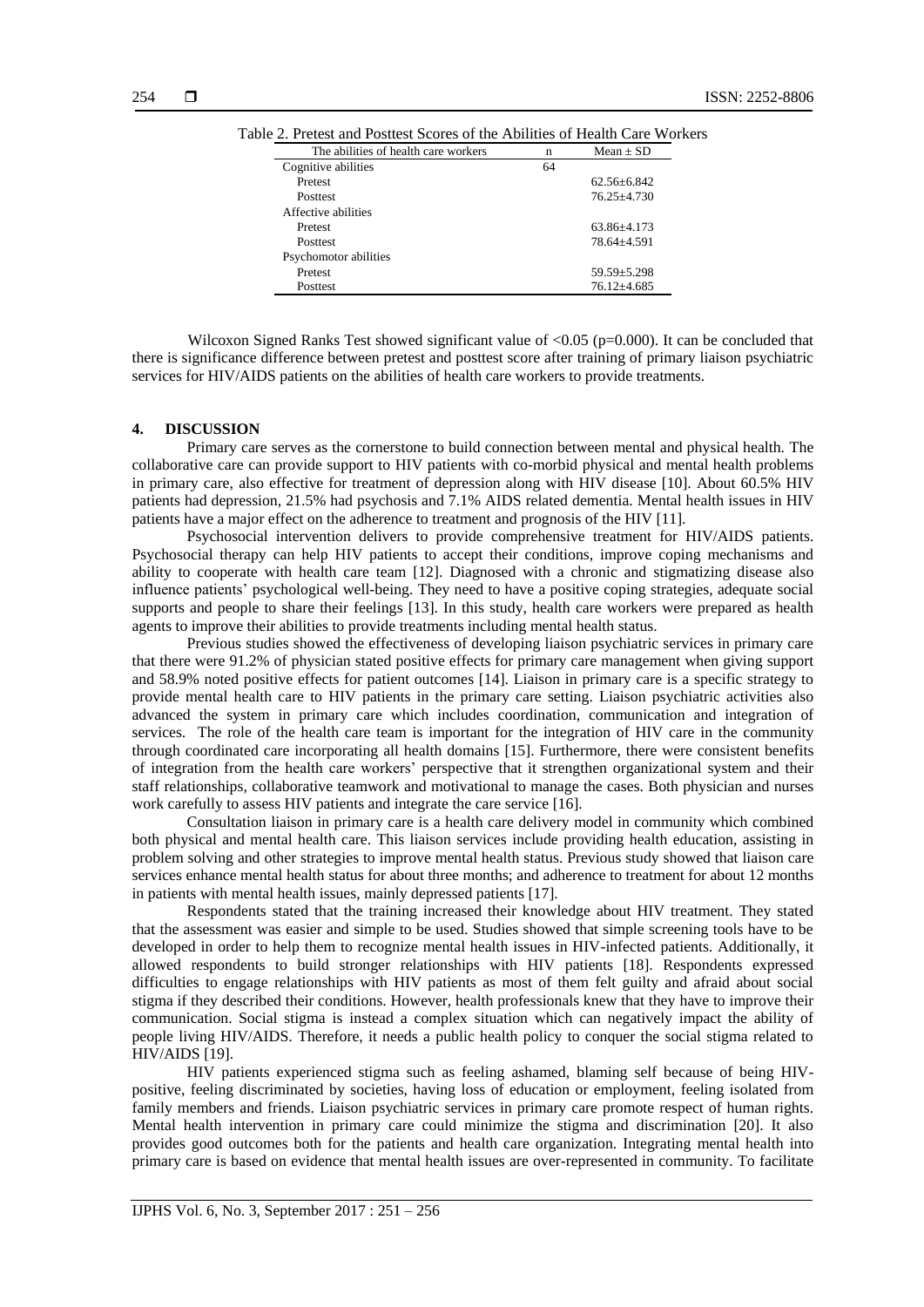better outcomes, primary care has been attempting to meet the needs of HIV patients regarding mental health treatment by providing health care services in sub rural areas. However, it needs further training program to increase the abilities of health care workers about mental health treatment.

Respondents showed improvements in psychomotor abilities to give psychosocial intervention in HIV patients. Several studies investigated the benefits of psychosocial therapies that it improved the wellbeing status as well as emotional distress among HIV/AIDS patients [21]. Psychosocial interventions include supporting the ability to cope with the illness, social stigma and interaction with their families and surroundings. Further, it has the potential to have a positive effect on mental health status and treatment adherence. Previous study showed that HIV patients have specific issues such as relationship problems, health disease control, drug/alcohol use and mood changes, emotional distress, social stigma, grieving and employment status [22].

# **5. CONCLUSION**

HIV can be a source of major stress which can lead to changes in emotional problems such as depression, persistent sadness, feeling empty and anxiety. Common factors which can be found are social predisposition factors such as social stigma, homelessness, poverty and substance misuse. The ability of liaison officer in primary care could help patients reduce their psychiatric problems and at the same time can greatly affect patients' risks for transmission of HIV to others.

## **ACKNOWLEDGEMENTS**

We would like to express our special thanks to all of the respondents for participating in this program. We also received support from Community-Integrated Health Center in East Java and School of Nursing, Faculty of Medicine, University of Brawijaya, to conduct this research.

#### **REFERENCES**

- [1] UNAIDS, "HIV and AIDS Estimates," 2017.
- [2] N. Jayarajan and P. S. Chandra, "HIV and Mental Health: An Overview of Research From India," *Indian J Psychiatry*, vol/issue: 52(1), pp. S269–S273, 2010.
- [3] A. Schade, *et al.*, "HIV-infected Mental Health Patients: Characteristics and Comparison with HIV-infected Patients from the General Population and Non-infected Mental Health Patients," *BMC Psychiatry*, vol. 13, pp. 35, 2013.
- [4] S. Kaaya, *et al.*, "Grand Challenges: Improving HIV Treatment Outcomes by Integrating Interventions for Co-Morbid Mental Illness," *PLoS Med,* vol/issue: 10(5), pp. e1001447, 2013.
- [5] R. Subramoney, "The Lived Experience of Indian Women with HIV/AIDS in South Africa: A Phenomenological Inquiry," *International Journal of Health Sciences*, vol/issue: 3(2), pp. 61-121, 2015.
- [6] Royal College of Psychiatrists, "The Management of Patients with Physical and Psychological Problems in Primary Care: A Practical Guide," *College Report*, 2009.
- [7] P. Aitken, *et al.*, "An Evidence Base for Liaison Psychiatry Guidance," *Strategic Clinical Network for Mental Health, Dementia and Neurological Conditions South West*, 2014.
- [8] N. Coupe, *et al.*, "Facilitating Professional Liaison in Collaborative Care for Depression in UK Primary Care; A Qualitative Study Utilising Normalisation Process Theory," *BMC Family Practice*, vol. 15, pp. 78, 2014.
- [9] A. J. Mitchell, "Is Liaison Psychiatry Effective in Primary Care?," *BJPsych Advances*, vol. 22, pp. 75–77, 2016.
- [10] C. Naylor, *et al.*, "Bringing Together Physical and Mental Health: A New Frontier for Integrated Care," London: The King's Fund, 2016.
- [11] S. Roy, *et al.*, "Patterns of Psychiatric Co-Morbidities In Patients of HIV/AIDS on Anti Retroviral Treatment," *IOSR Journal of Dental and Medical Sciences (IOSR-JDMS),* vol/issue: 16(4), pp. 57-61, 2017.
- [12] J. S. McDaniel, *et al.*, "Practice Guideline For The Treatment of Patients With HIV/AIDS," *American Psychiatric Association*, 2010.
- [13] V. D. Heijden, *et al*., "Psychosocial group interventions to improve psychological well-being in adults living with HIV," *Cochrane Database of Systematic Reviews*, issue 3, 2017.
- [14] N. Younes, *et al.*, "Long Term GP Opinions and Involvement After a Consultation-liaison Intervention for Mental Health Problems," *BMC Family Practice*, vol. 9, pp. 41, 2008.
- [15] L. Wilkes, *et al.*, "The Role of the General Practice Liaison Nurse as Integrated Care Coordinator: A Delphi study," *Clinical Nursing Studies*, vol/issue: 4(3), 2016.
- [16] S. M. Topp, *et al.*, "Integrating HIV Treatment with Primary Care Outpatient Services: Opportunities and Challenges From A Scaled-Up Model in Zambia," *Health Policy and Planning*, vol. 28, pp. 347–357, 2013.
- [17] D. Gillies, *et al.*, "Consultation liaison in primary care for people withmental disorders (Review)," *Cochrane Database of Systematic Reviews*, issue 9, 2015.

*Developing Primary Liaison Psychiatric Services for HIV/AIDS Patients in Community (Ahsan)*